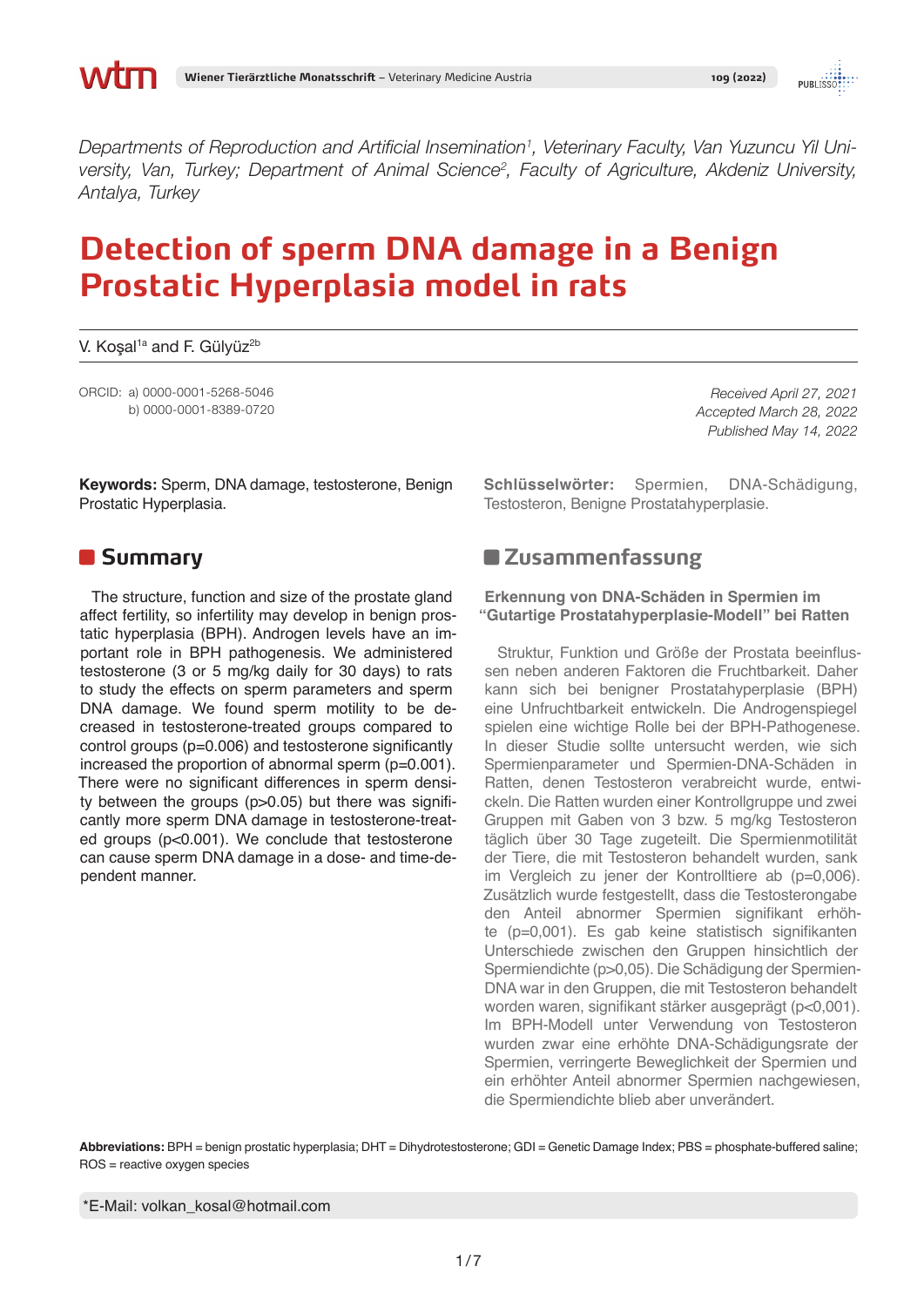## **Introduction**

MФП

The prostate has an important role in the success of fertilization in most mammalian species. Prostate fluid provides sperm viscosity in the female genital tract and increases sperm movement and fertilization by neutralizing the internal pH of the uterus (Guyton & Hall 1996). The structure, size and function of the prostate gland are important in fertility. Growth factors (Sreenivasulu et al. 2018), infectious agents (Breyer et al. 2016) and the amount and type of circulating androgens (Zhang et al. 2018) affect the size of the prostate gland and androgens have a central role in benign and malignant prostate enlargement (Knobil & Neill 1998). A certain level of prostatic androgen is required to control the growth of prostate tissue: when it falls below normal there is significant prostate involution (Yurdakul & Güven 2006; Ho & Habib 2011; Özden & Gökkaya 2015).

Benign Prostatic Hyperplasia (BPH) (Polat et al. 1997) is hyperplasia of the stromal and epithelial layers of the prostate. The levels of androgens in puberty and the senescent period have an important role in the pathogenesis of BPH. Testosterone and its more active form, Dihydrotestosterone (DHT), trigger the initiation of BPH process. DHT is involved in the development of normal prostate and the aetiopathogenesis of BPH. It is metabolized by 5 alpha-reductase enzymes bound to the nuclear membrane of the prostate. DHT and testosterone bind to the same androgen receptor (McConnell 1995) but DHT is more potent than testosterone. It has a higher affinity to the androgen receptor (Isaacs & Coffey 1989) and stimulates the expression of more genes involved in the development of BPH, eventually leading to BPH.

Patients with BPH have significant health problems, such as abnormally frequent urination, nocturia, urinary retention, difficulty in urination, urinary incontinence, urinary hesitancy and urinary tract obstruction (Jønler et al. 1994). All of them could potentially contribute to infertility. There are no data in the literature on the effects of BPH on sperm production, sperm quality and sperm DNA damage. We have used the BPH model created with testosterone for the first study of the effect of testosterone on sperm motility, sperm density, abnormal sperm rate and sperm DNA damage.

## **Materials and methods**

#### **Animals**

Adult, pathogen-free, male Albino Wistar rats (average weight 200 g, 15–16 weeks old) were obtained from Van Yuzuncu Yil University. Animals were fed *ad libitum* and kept with 12 hours of light and 12 hours of dark per day. The living areas had an average temperature of 26 °C and 60 % relative humidity.

### **Groups**

We used 18 Albino Wistar rats, randomly divided into 3 groups. The study was undertaken under agreement no. 2016/04 of Van Yüzüncü Yıl University Animal Experiments Local Ethics Committee, dated 05/05/2016.

Group I (n=6): Control. No application was made to affect the physiological condition.

Group II (n=6): 3 mg/kg testosterone propionate (Sustanon; Aspen Pharma, Bridgewater, USA) administered intramuscularly daily for 30 days.

Group III (n=6): 5 mg/kg testosterone propionate administered intramuscularly daily for 30 days.

After the applications, blood was taken from the hearts of the rats under anaesthesia and the animals were sacrificed.

#### **Spermatological examination**

**Motility examination:** The sperm sample was obtained by epididymis puncture immediately after sacrifice and was placed on a glass slide on the heating table set to 38 °C. The coverglass was closed at an angle of 45° and motility (in %) detected by microscopy at 40x magnification (Hafez & Hafez 2013).

**Density analysis:** After epididymal puncture, 0.1 ml of sperm sample was added to Eppendorf tubes with 0.5 ml Hayem solution (Norateks, İstanbul, Turkey). Sperm count per ml was calculated on a Thoma cell counting chamber (Hafez & Hafez 2013).

**Abnormal sperm ratio:** The sperm obtained by epididymis puncture was transferred to Eppendorf tubes with 0.5 ml Hancock solution (Norateks). At least 400 sperm samples were examined at 40x magnification to determine the ratio (Hafez & Hafez 2013).

#### **Sperm DNA damage (Comet assay)**

The DNA damage in rat sperms was measured by single cell gel electrophoresis (Comet assay) at neutral conditions. The method was optimized according to our previous studies and resembled several published protocols (Li et al. 2008; Bucak et al. 2010).

When the experiment was completed, the sperm was collected and gave an approximate volume of 1 ml. It was centrifuged at 600 x *g* and 4 °C for 10 min. and the supernatant was gently discarded. The sperm at the bottom of the tubes was washed twice with phosphate-buffered saline (PBS) (Ca<sup>2+</sup>-, Mg<sup>2+</sup>-free) (Merck, Darmstadt, Germany) under the same conditions. PBS  $[$ (Ca<sup>2+</sup>-, Mg<sup>2+</sup>-free), 1 ml] was added to the tubes after the second washing.

Precleaned slides were pre-coated with 1 % normal melting agarose (Merck) and dried for 24h at room temperature. Roughly 100,000 cells were mixed with 0.75 % low melting agarose (Merck) at 37° C and the mixtures dropped onto slides and coated with cover-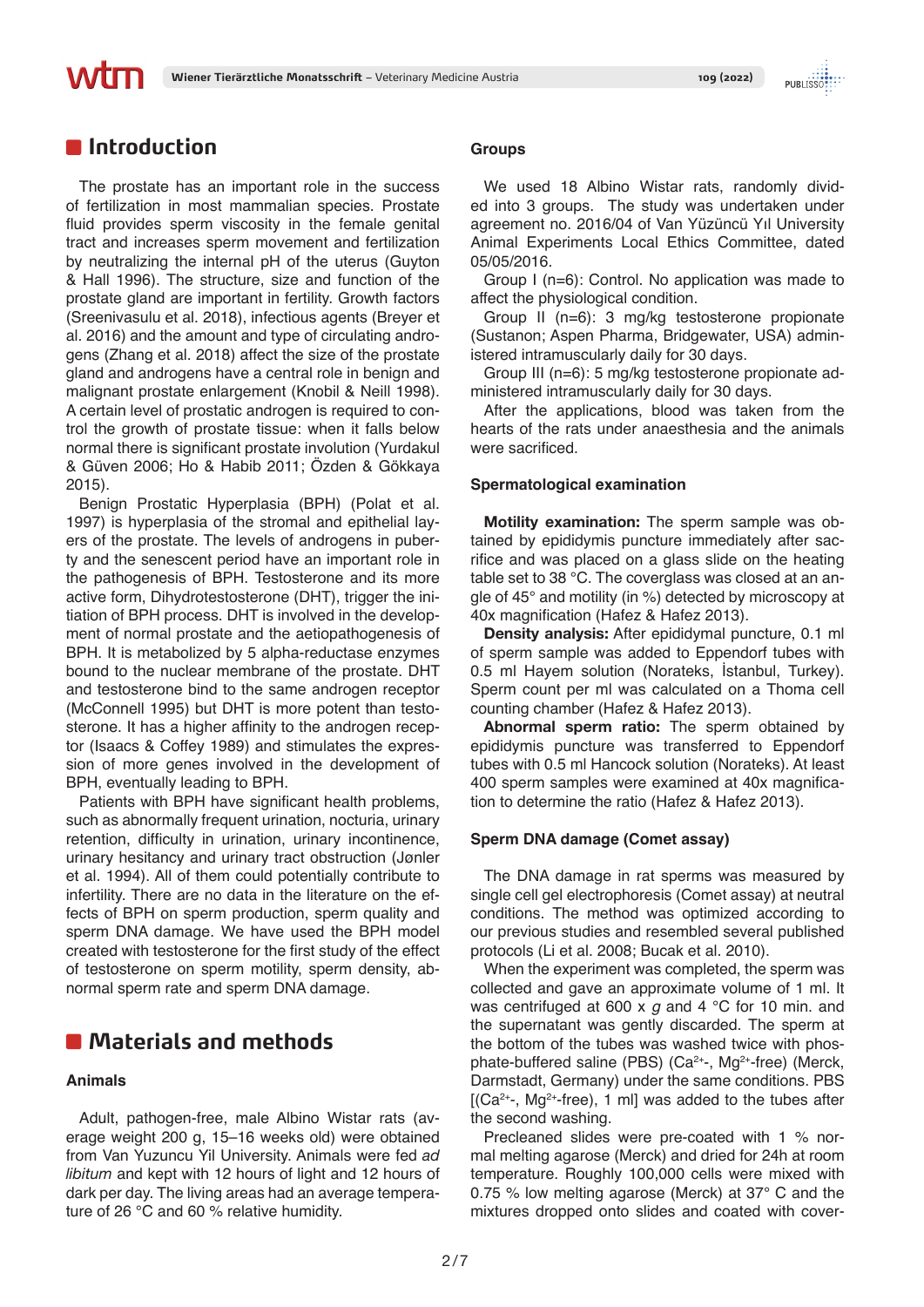



Fig. 1: Assessment of sperm DNA damage, fluorescence microscopy, 0 = no damage; 1 = low, 2 = moderate, 3 = high, 4 = ultra high damage / Bewertung der DNA-Schädigung in Spermien, Fluoreszenzmikroskopie; 0 = kein Schaden; 1 = gering-, 2 = mittel-, 3 = hoch- und 4 = höchstgradiger Schaden

slips. Three slides were used for each sample. Slides were solidified for 30 min at 4 °C, then the coverslips were discarded and the slides treated with fresh cold lysis buffer for 60 min. Proteinase K (20  $\mu$ g/ml) (Merck) was added after 60 min and the slides were transferred to an incubator for 2 h at 37 °C before being transferred to the electrophoresis unit at 4 °C for 25 min. Electrophoresis was conducted at 26 V for 25 min, then the slides were dried at room temperature and stained with ethidium bromide  $(8 \mu I/ml)$  (Merck).

In the randomly chosen samples, 2,000 cells of each group were examined with a fluorescence microscope. DNA damage was classified into five groups according to the fluorescence intensity ( $UD =$  undamaged, 0; Type  $1 =$  low damage,  $1$ ; Type  $2 =$  moderate damage, 2; Type  $3 =$  high damage, 3; and Type  $4 =$  ultra high damage, 4) (Figure 1).

The Genetic Damage Index was calculated as:

GDI =  $[(0 \times Type 0) + (1 \times Type 1) + (2 \times Type 2) +$  $(3 \times Type 3) + (4 \times Type 4)$  (Tables 4, 5).

#### **Total testosterone**

Total testosterone levels of the rats were determined with the ACCESS Testosterone Reagent kit 33560 (Beckman Coulter, Brea, USA) according to the manufacturer's instructions.

#### **Statistical analysis**

Before the significance tests, all variables (Sperm Motility Rate, Abnormal Spermatozoa Rate, Sperm Density, Sperm DNA Damage Index, Total Testosterone) were examined by the Shapiro-Wilk test for normal distribution and by the Levene's test for homogeneity of variance. The Kruskal-Wallis test was used to analyse the differences between the variables. The Mann-Whitney U test was used as the advanced test for the variables in which differences between groups were significant. The level of significance was set at 5 % for all statistical analysis. We used Statistical Package for Social Sciences (SPSS) 14.01 (IBM Corporation).

### **Results**

#### **Sperm motility rate**

We found significant differences in sperm motility rates between the groups, as shown by chi-squared analysis (Table 1).

#### **Abnormal spermatozoa rate**

We also found significant differences in the rates of abnormal spermatozoa rates between the groups, as shown by chi-squared analysis (Table 2).

#### **Sperm density**

We found no significant differences in sperm density between the groups by chi-squared analysis (Table 3).

#### **DNA damage in sperm**

We compared sperm DNA damage according to the Genetic Damage Index (GDI) in the control group and the 3 mg/kg and 5 mg/kg dose groups and the paired

**Tab. 1:** Sperm Motility Rate / Spermienmotilitäts-Rate

| <b>Group</b> | <b>Mean</b>           | <b>Error</b> | <b>Standard Standard</b><br><b>Deviation</b> | <b>Median</b> | p-value* | $***$ |
|--------------|-----------------------|--------------|----------------------------------------------|---------------|----------|-------|
|              | Control $83.33\%$     | 2.11         | - 5.16                                       | $80.00\%$     |          | a     |
|              | 3 mg/kg 66.67 %       | 3.33         | 8.16                                         | $65.00\%$     | 0.006    | b     |
|              | 5 mg/kg 48.33 % 10.46 |              | 25.63                                        | 50.00%        |          | n     |

\* Kruskal-Wallis test; \*\* different letters indicate statistically significant differences between groups (Mann-Whitney test; p<0.001). / \* Kruskal-Wallis Test; \*\* unterschiedliche Buchstaben bedeuten statistisch signifikante Unterschiede zwischen den Gruppen (Mann-Whitney Test; p<0,001).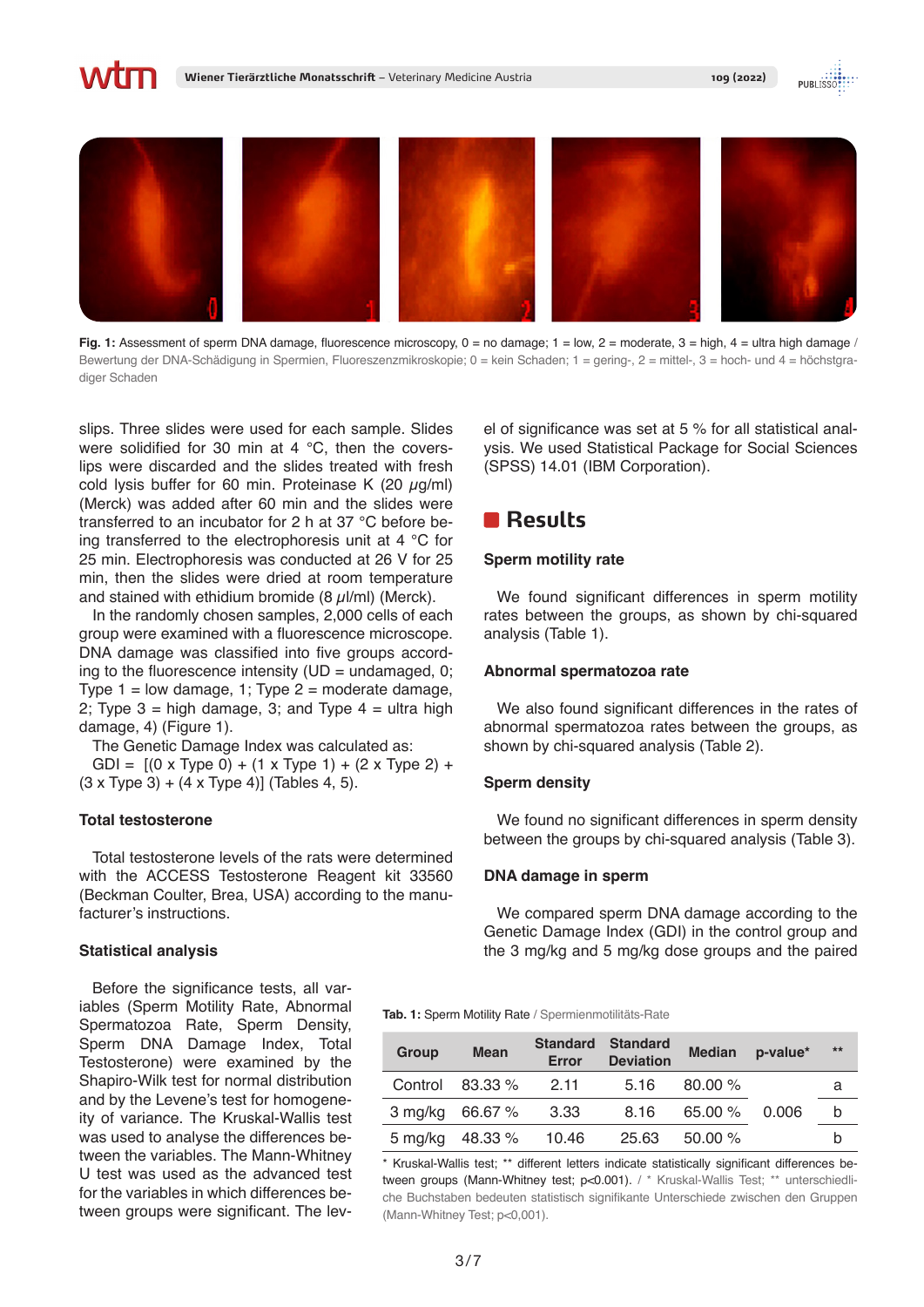| Group   | <b>Mean</b>     | Error | <b>Standard Standard</b><br><b>Deviation</b> | <b>Median</b> | p-value* | $**$ |
|---------|-----------------|-------|----------------------------------------------|---------------|----------|------|
| Control | 5.79%           | 0.22  | 0.53                                         | 5.75%         |          | С    |
|         | 3 mg/kg 11.75 % | 1.02  | 2.51                                         | 11.88 $\%$    | 0.001    | b    |
|         | 5 mg/kg 16.96 % | 1.01  | 2.47                                         | 17.00 $\%$    |          | а    |

\* Kruskal-Wallis test; \*\* different letters indicate statistically significant differences between groups (Mann-Whitney test; p<0.001). / \* Kruskal-Wallis Test; \*\* unterschiedliche Buchstaben bedeuten statististisch signifikante Unterschiede zwischen den Gruppen (Mann-Whitney Test; p<0,001).

**Tab. 3:** Sperm Density (/ml) / Spermiendichte (/ml)

| Group | <b>Mean</b>                | <b>Standard</b><br>Error | <b>Standard</b><br><b>Deviation</b> | <b>Median</b>        | p-value* |
|-------|----------------------------|--------------------------|-------------------------------------|----------------------|----------|
|       | Control $2.37\times10^9$   | 0.22                     | 0.54                                | $2.35 \times 10^9$   |          |
|       | 3 mg/kg $2.92 \times 10^9$ | 0.44                     | 1.09                                | $2.75 \times 10^{9}$ | 0 645    |
|       | 5 mg/kg $2.82 \times 10^9$ | 0.34                     | 0.83                                | $2.67 \times 10^9$   |          |

group comparisons showed a statistically significant difference at p<0.001 (Table 4).

#### **Total testosterone**

**Benign Prostatic Hyperplasia**

Macroscopically, volumetric enlargement was observed in the prostates of rats that had received administered testosterone. In the microscopic view, it was determined that the epithelial cell layer and stromal cell spaces were enlarged in the testosterone-treated groups

Total testosterone ratios were compared by chisquared analysis. We found no statistically significant difference (p>0.05) between the groups in which testosterone had been administered, although there was a statistically significant difference between the control group and the two testosterone-treated groups (p<0.005) (Table 5).

### sperm motility, sperm density, abnormal sperm rate and sperm DNA damage in a rat BPH model.

Various agents can be used to establish a model of BPH in the rodent prostate, of which testosterone propionate is the most commonly used (Hieble 2011). Auger-Pourmarin et al. (1998) reported that Sprague-Dawley rats treated daily with testosterone propionate (3 mg/kg) per day) for 15 days developed BPH, with similar results reported by Julia-

Guilloteau et al. (2006). Cho et al. (2007) created a BPH model in Wistar rats by treating them with testosterone propionate (3 mg/ kg) for 4 weeks. We administered testosterone propionate daily at 3 mg/kg and 5 mg/ kg for 30 days to induce BPH. Macroscopic examination showed an increase in prostate volume depending on the testosterone dose. Our finding of BPH is compatible with the results of Auger-Pourmarin et al. (1998), Julia-Guilloteau et al. (2006) and Cho et al. (2007).

Sperm DNA damage has two main causes (Aitken & De Iuliis 2010). The first is a defect in spermiogenesis resulting from the premature release of dysfunctional cells from the germinal epithelium due to the presence of excess chromatin, abnormal protamination and high levels of unsaturated fatty acids in the nucleohistone. The second cause is oxidative stress.

Testosterone causes abnormal protamination, the presence of excess chromatin (Bennetts & Aitken 2005) and oxidative stress (Shokri et al. 2014). The

**Tab. 4:** Sperm DNA Damage Index / Spermien-DNA-Schäden Index

#### **Genetic Damage Intensity Total GDI Damage Rate % p-**Undamaged Damaged **Total GDI** 1010 March 11 **0 1 2 3 4** Control 2,084 58 18 6 2 2,168 120 5.5351  $< 0.001$ a 3 mg/kg 2,063 120 38 28 27 2,276 388 17.0475 b 5 mg/kg 1,749 185 48 44 38 2,064 565 27.374 c

\* Kruskal-Wallis test; \*\* Different letters indicate statistically significant differences between groups (Mann-Whitney test; p<0.001). / \* Kruskal-Wallis Test; \*\* Unterschiedliche Buchstaben bedeuten statistisch signifikante Unterschiede zwischen den Gruppen (Mann-Whitney Test; p<0,001).

## **n**Discussion

(Fig 2).

The structure, size and function of the prostate gland play an important part in fertility. Androgens such as testosterone are involved in the development of BPH (Ho & Habib 2011) but the effects on sperm production, sperm quality and sperm DNA damage are not known. We have investigated the effect of testosterone on

#### **Tab. 5:** Total Testosterone / Gesamt-Testosteron

| Group                                                                      | Control<br>(nq/ml) | 3 mg/kg<br>(ng/ml) | 5 mg/kg<br>(ng/ml) | p-value |
|----------------------------------------------------------------------------|--------------------|--------------------|--------------------|---------|
| Average<br>Testosterone $167.78^a$ > $1,600^b$ > $1,600^b$ <0.005<br>Level |                    |                    |                    |         |

a, b: Different letters demonstrate significant differences (p<0.005). / a, b: Unterschiedliche Buchstaben bedeuten statistisch signifikante Unterschiede ( p<0,005).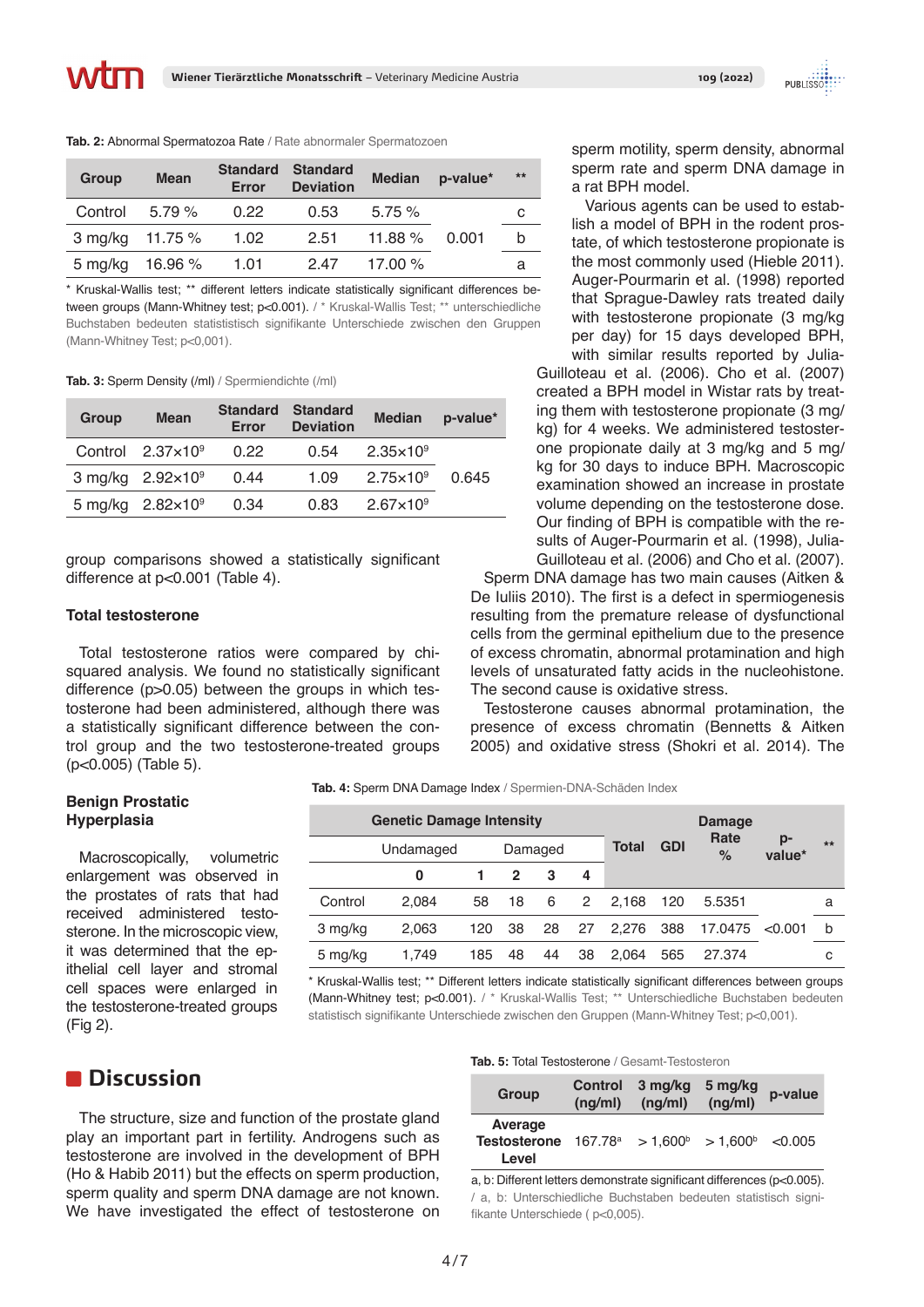**Wiener Tierärztliche Monatsschrift** – Veterinary Medicine Austria **109 (2022)**

**Wtm** 





**Fig. 2:** Macroscopic and microscopic view of BPH. 1. Control group prostate macroscopic view; 2. 3 mg/kg dose testosterone prostate macroscopic view; 3. 5 mg/kg dose testosterone prostate macroscopic view; 4. Control group prostate microscopic view; 5. 3 mg/kg dose testosterone prostate microscopic view; 6. 5 mg/kg dose testosterone prostate microscopic view. The dorsal lobe, ventral lobe, and coagulating glands of the prostate are indicated by asterisks. / Makroskopische und mikroskopische Ansicht von BPH. 1. Makroskopisches Bild der Prostata bei der Kontrollgruppe; 2. Makroskopisches Bild der Prostata bei der Gruppe mit Gabe von 3 mg/kg Testosteron/Tag; 3. Makroskopisches Bild der Prostata bei der Gruppe mit Gabe von 5 mg/kg Testosteron/Tag; 4. Mikroskopisches Bild der Prostata bei der Kontrollgruppe; 5. Mikroskopisches Bild der Prostata bei der Gruppe mit Gabe von 3 mg/kg Testosteron/Tag; 6. Mikroskopisches Bild der Prostata bei der Gruppe mit Gabe von 5 mg/kg Testosteron/Tag. Die Prostataanteile sind mit Sternchen markiert.

increased sperm DNA damage we observe may be caused by the effects of testosterone on protamination and chromatin but further studies are needed to resolve the factors responsible.

Hydrogen peroxide, an oxidative stress agent, significantly increases DNA damage in fish, human and mussel sperm (Lee & Scott 2003; Zilli et al. 2003; Nasr-Esfahani et al. 2005). The endogenous aministration of testosterone, a highly potent anabolic agent, reduces gonadotropin levels and total testosterone levels and thus adversely affects the reproductive system (Torres-Calleja et al. 2001). Increased DNA damage may result from the effect of increasing testosterone hydrogen peroxide or from the alteration of gonadotropin and total testosterone levels (Lee & Scott 2003; Zilli et al. 2003; Nasr-Esfahani et al. 2005).

Sperm DNA damage is present in control groups at approximately 2–5 % (Suresh et al. 2010; Trivedi et al. 2010; Shokri et al. 2014), which accords well with the rate of 5 % in our control group.

The daily administration of 50 mg/kg clomiphene citrate to infertile men for 3 months increases FSH, LH and testosterone and average sperm density from  $13.3\times10^9$  to  $28.7\times10^9$  /ml (Rönnberg 1980), while administering zinc sulphate increases testosterone level and testosterone sperm density from  $8\times10^9$  /ml to 20×109 /ml in human oligospermia cases (Netter et al. 1981). We found no statistically significant difference in sperm density rates between the groups (p>0.05). The spermatogenesis cycle in rats is approximately 50 days. Our failure to detect a change in sperm density may relate to the fact that we administered testosterone for 30 days instead of 50 days.

We found that administration of testosterone increased sperm DNA damage and abnormal sperm rate in a dose-dependent manner (p<0.001). Testosterone accelerates cell metabolism and causes an increase in the level of reactive oxygen species (ROS). The main target of ROS is the lipid membranes in testicular tissue and sperm cells. (Alonso-Alvarez et al. 2007;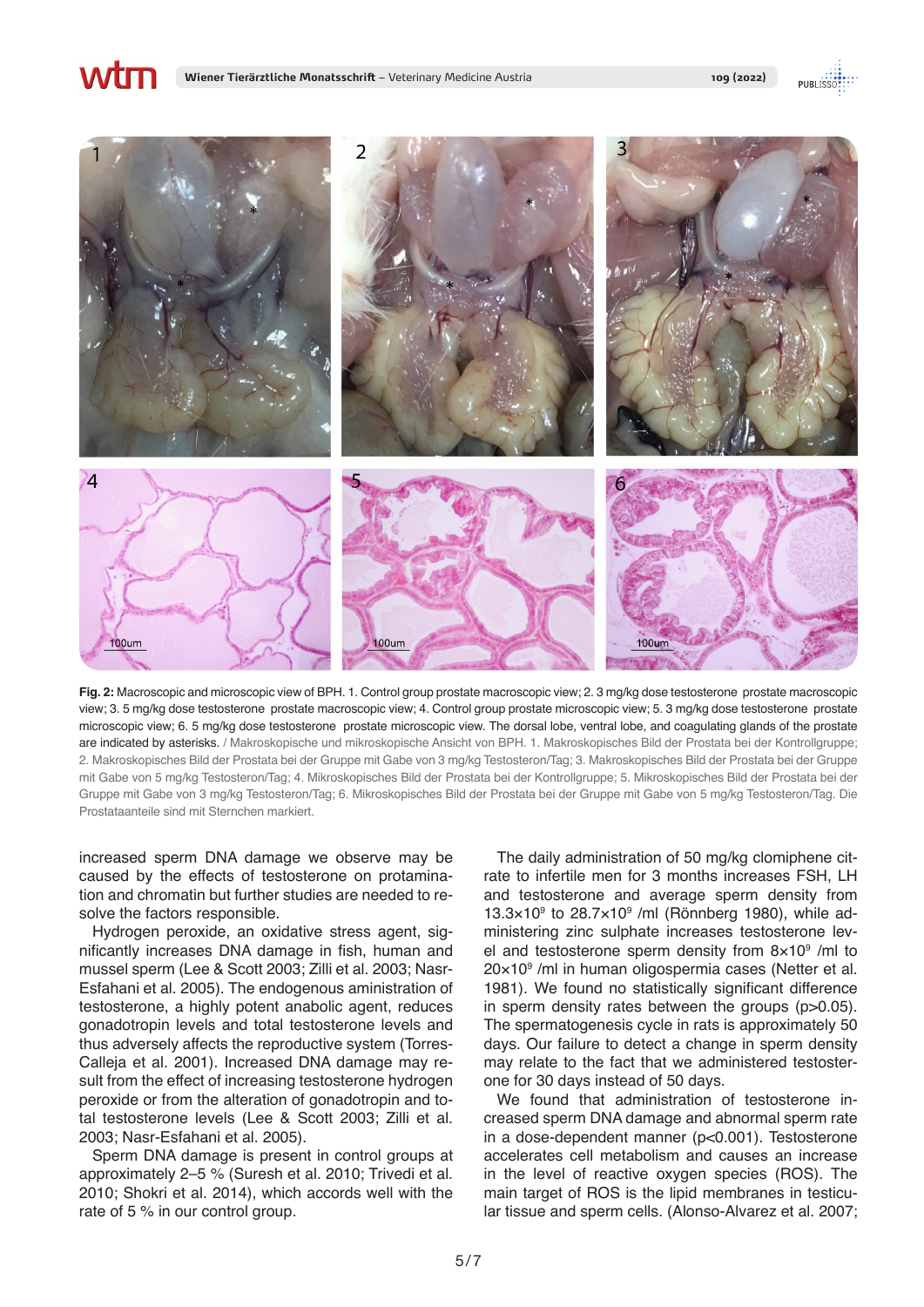Erdemir et al. 2012). ROS-mediated lipid peroxidation is thought to cause damage to the lipid matrix, deterioration of sperm morphology and increased sperm DNA damage.

Sperm DNA integrity is important for proper fertilization, successful transmission of genetic material to future generations, development of a high-quality embryo and continuity of pregnancy and helps minimize the risk of congenital anomaly. The rate of sperm DNA damage is inversely related to fertilization potential, pregnancy and live birth rates (Sawyer et al. 2003; Simon et al. 2013; Duarte et al. 2017). Our data suggest that testosterone may cause sperm DNA damage.

This effect should not be ignored in testosterone therapies in infertility clinics to support spermatogenesis.

In our BPH model, the exogenous administration of testosterone to rats resulted in increased sperm DNA damage, an increased proportion of abnormal sperm and decreased sperm motility, although sperm density was not affected.

#### **Acknowledgments**

The authors are grateful to Prof. B.A. Uslu (Mehmet Akif Ersoy University, Burdur, Turkey) and Prof. M. Taspinar (Aksaray University, Aksaray, Turkey) for their technical assistance and valuable comments.

#### **Fazit für die Praxis**

Im "Gutartige Prostatahyperplasie-Modell" bei Ratten waren nach Gabe von Testosteron, abhängig von der Dauer und der Dosis, die DNA-Schädigungsrate der Spermien und die abnormale Spermienrate erhöht, die Motilität war verringert. Die Spermiendichte wurde hingegen nicht beeinflusst.

### **References**

- Aitken RJ, De Iuliis GN. On the possible origins of DNA damage in human spermatozoa. Mol Hum Reprod. 2010;16(1):3–13. DOI:10.1093/molehr/gap059
- Alonso-Alvarez C, Bertrand S, Faivre B, Chastel O, Sorci G. Testosterone and oxidative stress: the oxidation handicap hypothesis. Proc R Soc B. 2007;274(1611):819–825. DOI:10.1098/ rspb.2006.3764
- Auger-Pourmarin L, Roubert P, Chabrier PE. Endothelin receptors in testosterone-induced prostatic hypertrophy in rats. Jpn J Pharmacol. 1998;77(4):307–310. DOI:10.1254/jjp.77.307
- Bennetts LE, Aitken RJ. A comparative study of oxidative DNA damage in mammalian spermatozoa. Mol Reprod Dev. 2005;71(1):77– 87. DOI:10.1002/mrd.20285
- Breyer BN, Huang WY, Rabkin CS, Alderte JF, Pakpahan R, Beason TS, et al. Sexually transmitted infections, benign prostatic hyperplasia and lower urinary tract symptom-related outcomes: results from the Prostate, Lung, Colorectal and Ovarian Cancer Screening Trial. BJU Int. 2016;117(1):145–154. DOI:10.1111/bju.13050
- Bucak MN, Tuncer PB, Sariözkan S, Baspinar N, Taspinar M, Coyan K, et al. Effects of antioxidants on post-thawed bovine sperm and oxidative stress parameters: antioxidants protect DNA integrity against cryodamage. Cryobiology. 2010;61(3):248–253. DOI:10.1016/j.cryobiol.2010.09.001
- Cho YH, Ha US, Lee CB, Sohn DW, Kim SW. The antihyperplastic effect of oral catechin ingestion in a rat model of benign prostatic hyperplasia. Eur Urol Suppl. 2007;6:34.
- Duarte C, Nunez V, Wong Y, Vivar C, Benites E, Rodriguez U, et al. Impact of the Z potential technique on reducing the sperm DNA fragmentation index, fertilization rate and embryo development. JBRA Assist Reprod. 2017;21(4):351–355. DOI:10.5935/1518-0557.20170055
- Erdemir F, Atilgan D, Markoc F, Boztepe O, Suha-Parlaktas B, Sahin S. The effect of diet induced obesity on testicular tissue and se-

rum oxidative stress parameters. Actas Urologicas Espanolos. 2012;36(3):153–159. DOI:10.1016/j.acuroe.2012.05.003

- Guyton AC, Hall JE. Textbook Of Medical Physiology. 9th ed. Philadelphia: WB Saunders; 1996.
- Hafez ESE, Hafez B. Reproduction in farm animals. 7<sup>th</sup> ed. Wiley-Blackwell; 2013.
- Hieble JP. Animal models for benign prostatic hyperplasia. Handb Exp Pharmacol. 2011; 202:69–79. DOI:10.1007/978-3-642-16499-6\_4
- Ho CKM, Habib FK. Estrogen and androgen signaling in the pathogenesis of BPH. Nat Rev Urol. 2011;8(1):29–41. DOI:10.1038/ nrurol.2010.207
- Isaacs JT, Coffey DS. Etiology and disease process of benign prostatic hyperplasia. Prostate Suppl. 1989;2:22–50. DOI:10.1002/ pros.2990150506
- Jønler M, Riehmann M, Bruskewitz RC. Benign prostatic hyperplasia. Current pharmacological treatment. Drugs. 1994;47(1):66–81. DOI:10.2165/00003495-199447010-00005
- Julia-Guilloteau V, Mevel K, Oudot A, Bernabe J, Denys P, Chartier-Kastler E, et al. Prostate hypertrophy induced by testosterone: effect of oxybutynin in an experımental model of overactive bladder in conscious rats. Eur Urol Suppl. 2006;5(2):119.
- Knobil E, Neill JD. Encyclopedia of Reproduction. Vol 4. San Diego, Calif.: Academic Press; 1998.
- Lee RF, Scott S. Use of the single gel electrophoresis/comet assay for detecting DNA damage in aquatic (marine and freshwater) animals. Mutation Research. 2003;554(1):43–64. DOI:10.1016/ s1383-5742(03)00017-6
- Li ZX, Wang TT, Wu YT, Xu CM, Dong MY, Sheng JZ, et al. Adriamycin induces H2AX phosphorylation in human spermatozoa. Asian J Androl. 2008;10(5):749–757. DOI:10.1111/j.1745-7262.2008.00400.x
- McConnell JD. Prostatic growth: New insights into hormonal regulation. Br J Urol. 1995;76(Suppl 1):5–10.
- Nasr-Esfahani MH, Salehi M, Razavi S, Anjomshoa M, Rozbahani S, Moulavi F, et al. Effect of sperm DNA damage and sperm pro-